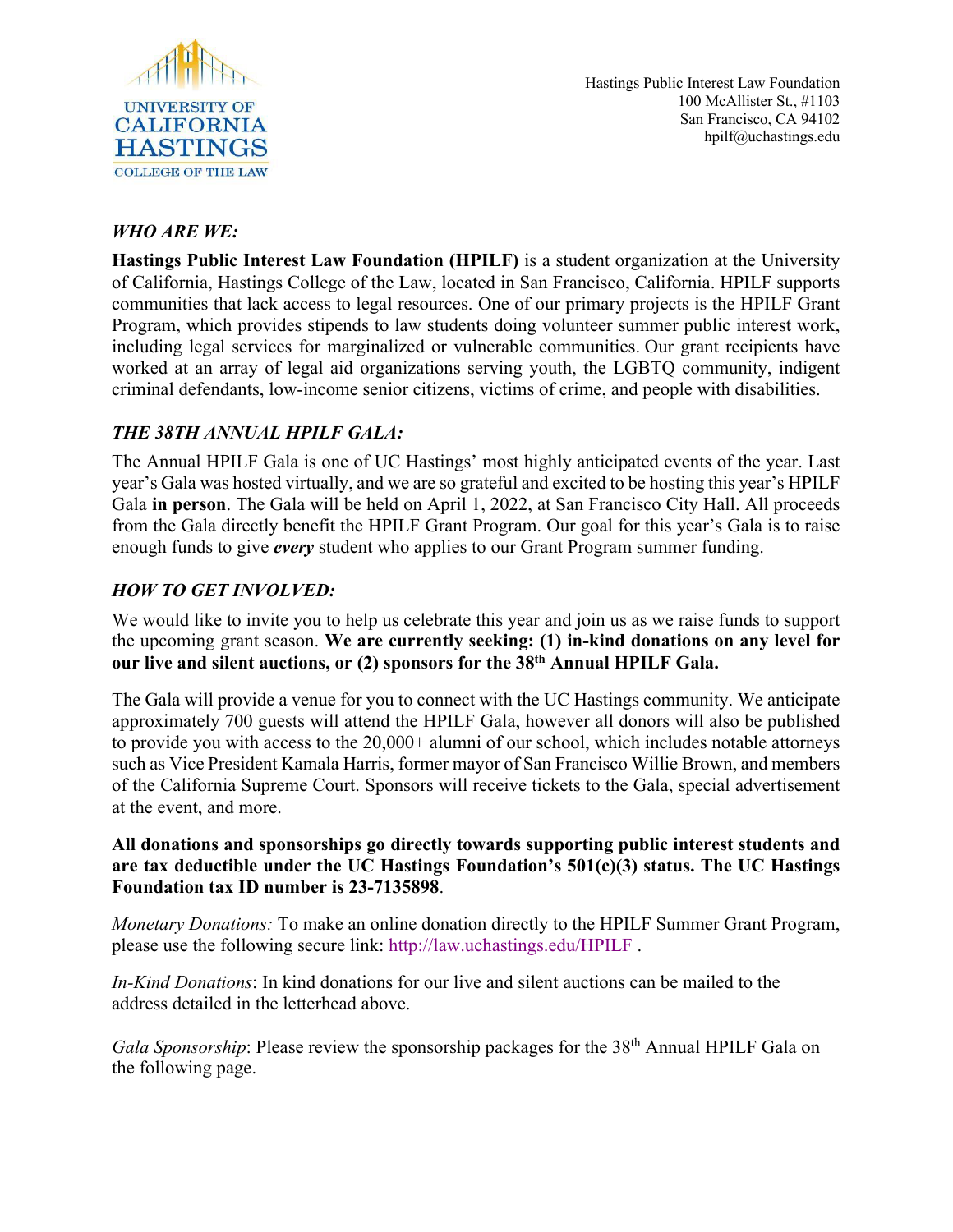## **38th ANNUAL HPILF GALA SPONSORSHIP PACKAGES:**

Consider becoming one of HPILF's Gala Sponsors! All sponsorships directly support the HPILF Summer Grant Program.

To submit your logo/sponsorship information or if you have any questions regarding sponsoring the 38th Annual HPILF Gala, please contact: Sofia De Guzman, HPILF Co-Vice President, via email at sofiadeguzman@uchastings.edu.

Print Deadlines: Event Program Book—March 25, 2022 at 5:00 p.m. Ad and/or logo artwork must be high resolution (300 dpi or higher).

#### **Sponsorship Levels:**

Supreme - \$15,000 + Circuit - \$10,000 District - \$5,000 All Rise - \$2,000 Your Honor(able Mention) - Ticket donations to UC Hastings students/other monetary donation amount.

### **Supreme – Fully Fund Three or More Student Summer Internships in Public Interest**

10 tickets to the Gala with a designated VIP table for your party.

Profile of a student whom your donation directly impacted.

Formal acknowledgement of your organization's support presented during the Live Auction at the Gala.

Full page advertisement in the Gala Program Book handed out to all attending guests.

Exclusive, front-page logo placement on all printed materials at the Gala.

Premier logo placement and recognition on HPILF's website and social media platforms.

Opportunity to network with UC Hastings students during the Gala.

## **Circuit – Fully Fund Two Student Summer Internships in Public Interest**

10 tickets to the Gala with a designated VIP table for your party.

Formal acknowledgement of your organization's support presented during the Live Auction at the Gala.

Half page advertisement in the Gala Program Book handed out to all attending guests.

Premier logo placement on all printed materials at the Gala.

Premier logo placement and recognition on the HPILF website and social media platforms. Opportunity to network with UC Hastings students during the Gala.